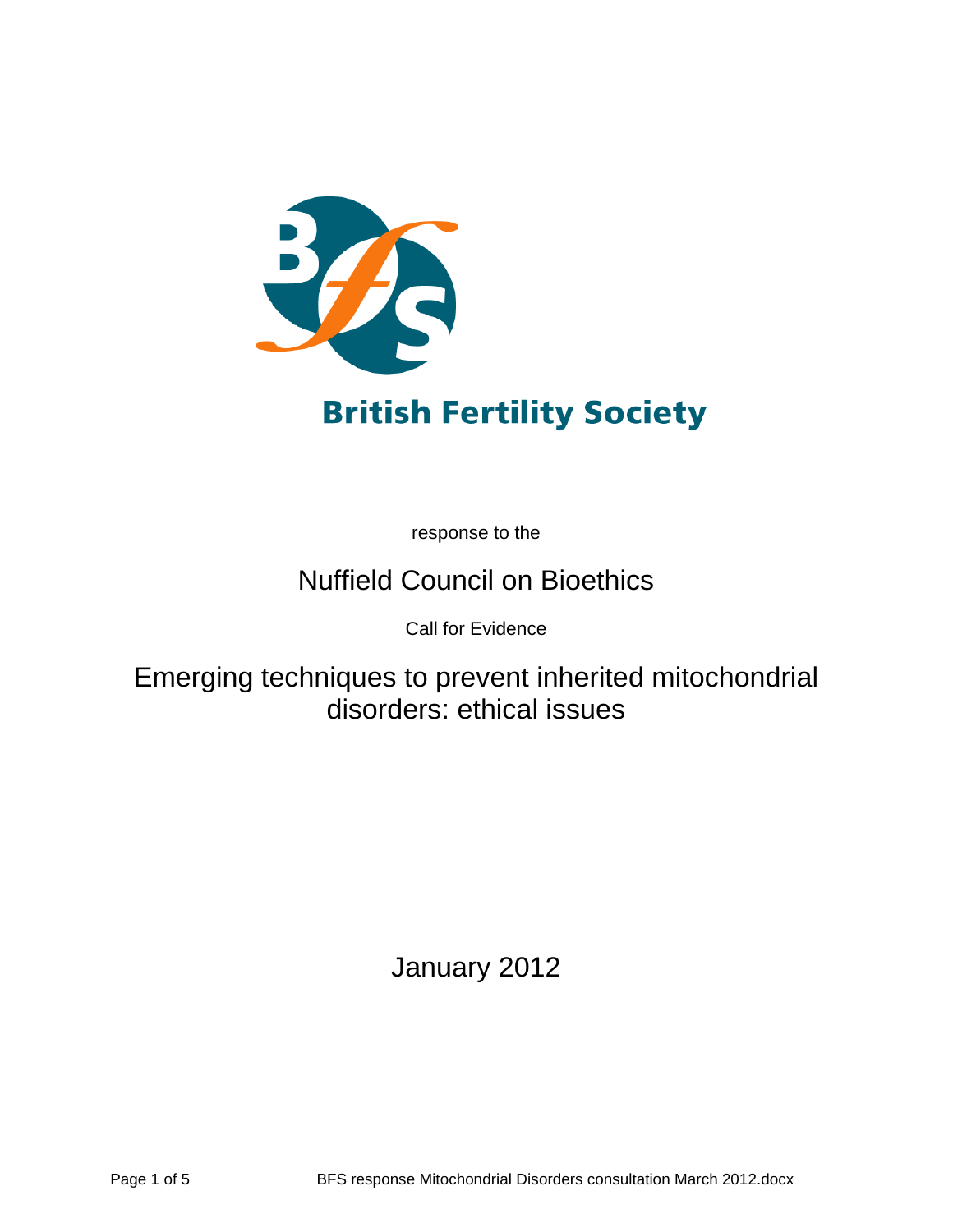This document represents the British Fertility Society (BFS) response to the Nuffield Council on Bioethics, Emerging techniques to prevent inherited mitochondrial disorders : ethical issues

The British Fertility Society is a multi-disciplinary organization representing professionals with an interest in reproductive medicine. The objectives of the society are:

- To promote high quality practice in the provision of fertility treatment.
- To provide a common forum for members of various disciplines having an interest in the science and treatment of infertility.
- To promote high quality scientific and clinical research in the causes and treatment of infertility.
- To provide professional leadership in the provision and regulation of infertility services.
- To promote the increase of NHS funding for and equity of access to fertility treatments.

Therefore the issue of possible future treatments for patients at risk of transmitting mitochondrial disorders, which will involve IVF procedures, is of interest to BFS members.

This document has been prepared by Dr Joyce Harper and Dr Virginia Bolton and is submitted by the Honorary Secretary whose contact details are:

Mrs Alison McTavish c/o British Fertility Society Secretariat 22 Apex Court **Woodlands** Bradley Stoke BS32 4JT

bfs@bioscientifica.com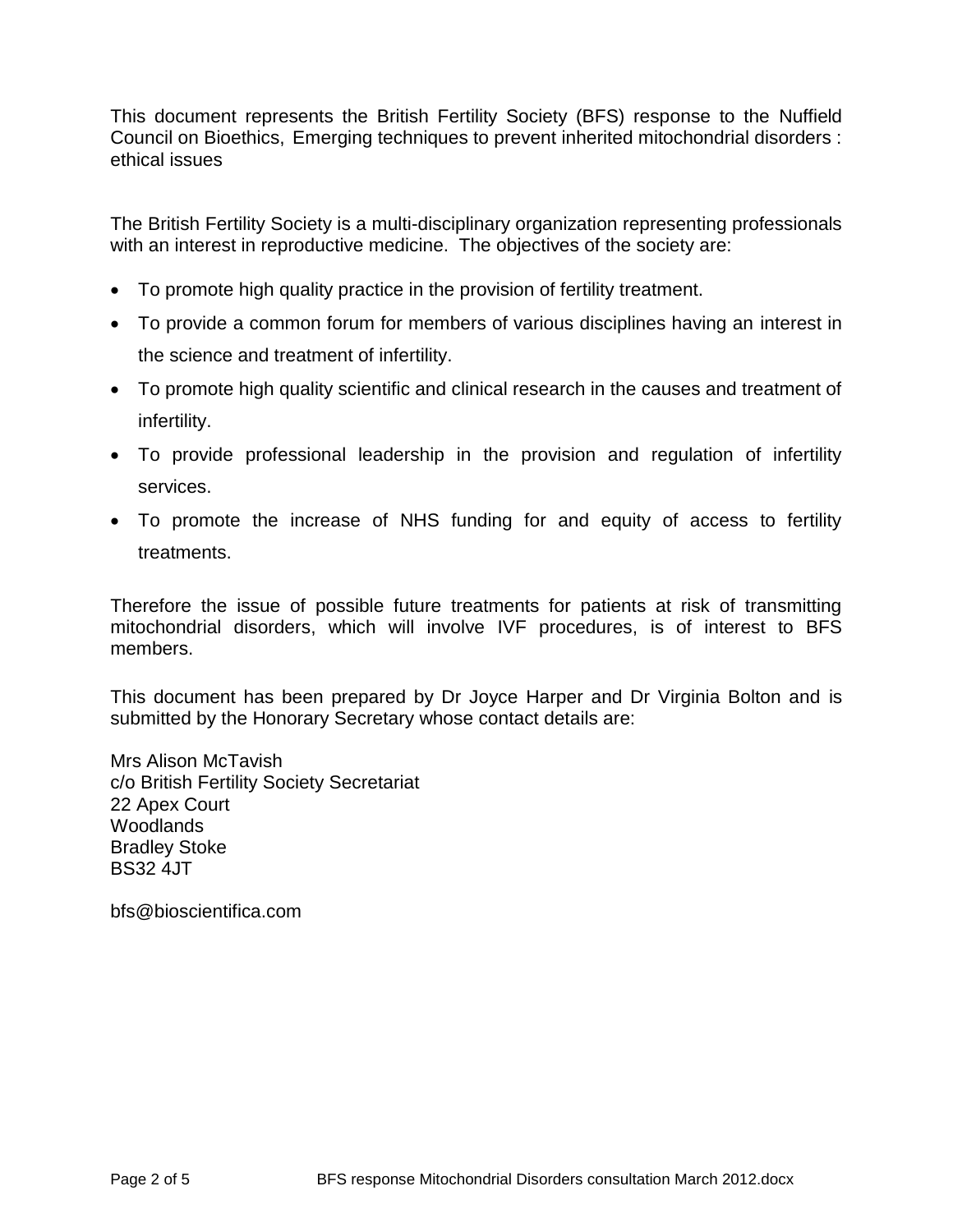The BFS welcomes and applauds the possibility of developing advances in treatments that may lead to the alleviation of the suffering associated with inherited mitochondrial diseases. Equally, the BFS recognises that interested professionals and professional bodies have a responsibility to ensure that the lay public are fully informed, especially concerning techniques such as those proposed for such treatments. Thus, it is essential that discussion of this topic should be proportionate, and all efforts should be made to discourage sensational interpretation, particularly on the part of the tabloid media. In particular, the BFS wishes to emphasise that the priority is to establish whether or not the techniques under discussion are feasible and safe, and whether they should be introduced into routine clinical practice.

Bearing these points in mind, the responses of the BFS to the questions raised specifically in the Nuffield Consultation Document are as follows:

# **1. Is it acceptable to select mitochondrial genes that will be inherited by future generations?**

Yes

# **2. What ethical distinctions can we make on treatments that would transfer pronuclei between embryos and seek to modify the DNA of an embryo?**

This question is ambiguous and far-reaching, so it is not easy to provide a succinct answer. However,

- (i) If it is intended to refer to **pronuclear transfer**, its wording is misleading, since pronuclear transfer *per se* does not seek to **modify** the DNA of an embryo; it merely transfers the embryo's genetic material (which could include "contaminating" mitochondrial DNA) into a recipient "vehicle" (the recipient oocyte) whose cytoplasm contains non-defective mitochondria. Any offspring would clearly be the genetic offspring of the couple whose sperm and eggs generated the pronuclei (but containing the mitochondria of the donor) and therefore ethical considerations are minimal. Far more important, and what should be the focus of this discussion, are the safety considerations of developing and performing such a procedure in clinical practice in humans.
- (ii) If the question is **really** intended to address opinions concerning altering the genomic DNA of an embryo, this undoubtedly raises major ethical issues; however, this would seem to be outside the scope of the present consultation.

# **3. Is it reasonable to perform such experimental techniques as treatment?**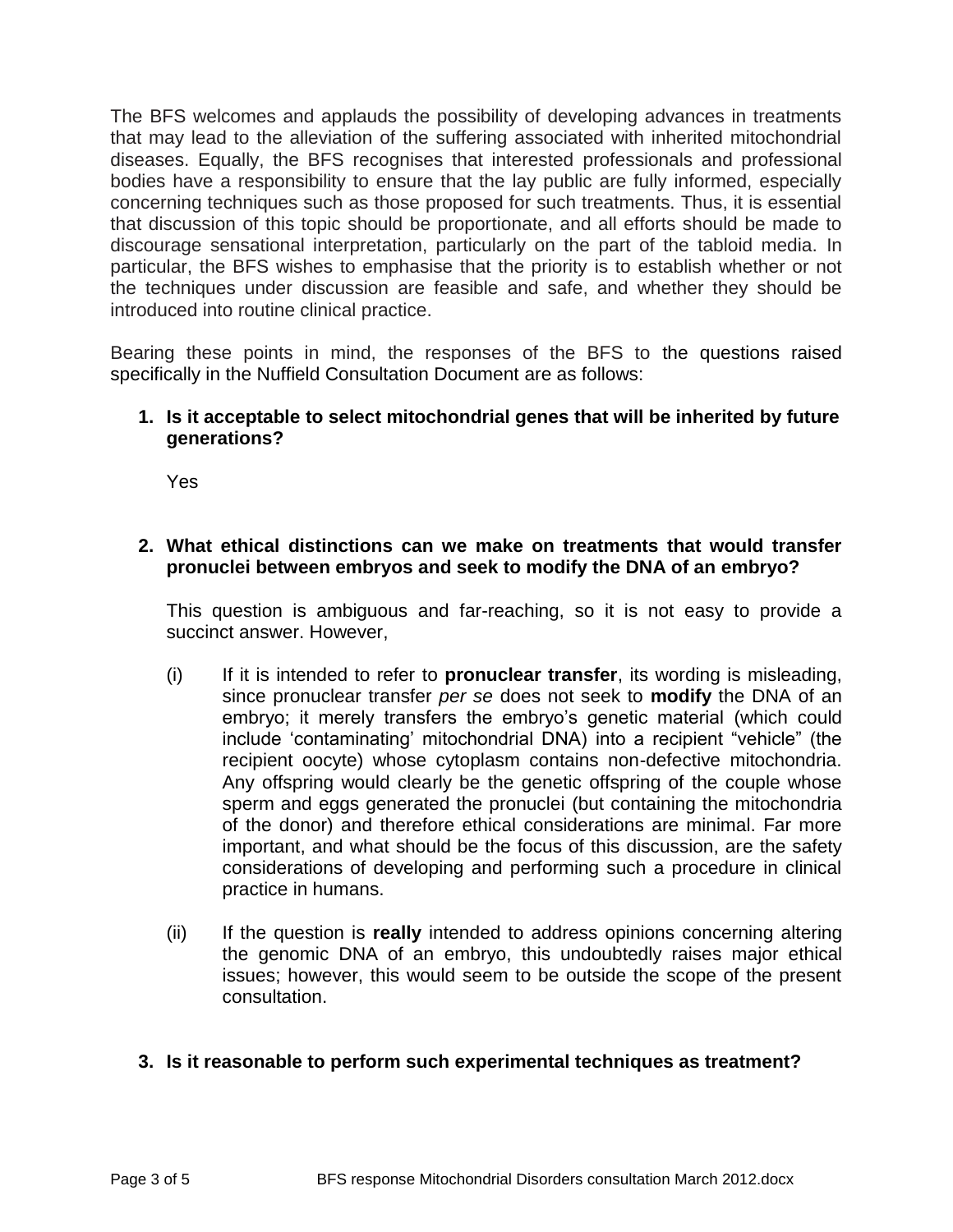Yes, but only after sufficient animal studies have been undertaken to demonstrate that the technique is safe to produce healthy offspring.

# **4. What might these techniques signify for the relationship of the resulting child to the three adults with whom it shares a genetic connection?**

Although there are concerns regarding how best to approach the fact that the cells of three adults will have contributed to the generation of a child, it is suggested that the process should be viewed in the same way as organ donation – as far as we are aware, the proposed techniques will not have any effect on the genotype or phenotype of the resulting child. It is important that the proposed techniques are recognised as being absolutely distinct from, and in no way similar to, egg donation. Any suggestion that the child resulting from the proposed technique has "three parents" must be avoided; this distorts the facts and appeals to sensational mis-interpretation.

# **5. How might mitochondrial DNA be associated with a person's identity?**

There is currently no evidence to suggest any link between the two; we consider it essential that this is made absolutely clear to avoid all possibility of confusion, and to allay any anxiety concerning this point.

- 6. **Could the relationships created between the people involved in these new techniques - particularly between the mitochondrial donor and a person born with their donated mitochondria - be seen as similar to those involved in**:
	- a. organ or tissue transplantation? **Yes**
	- b. gamete donation? **No**
	- c. a donation of other bodily material? **Yes**

# **Or, should these relationships been seen as unique?**

No

7. **Only daughters born as a result of these techniques would be able to pass their mtDNA on to subsequent generations. Would it be reasonable to permit prospective parents using these technologies to also use preimplantation sex selection (preferring male embryos), if they requested it in order to limit the risks of transmitting any adverse side effects of the techniques to future generations?**

For couples who are at risk of transmitting X-linked disorders to their children,